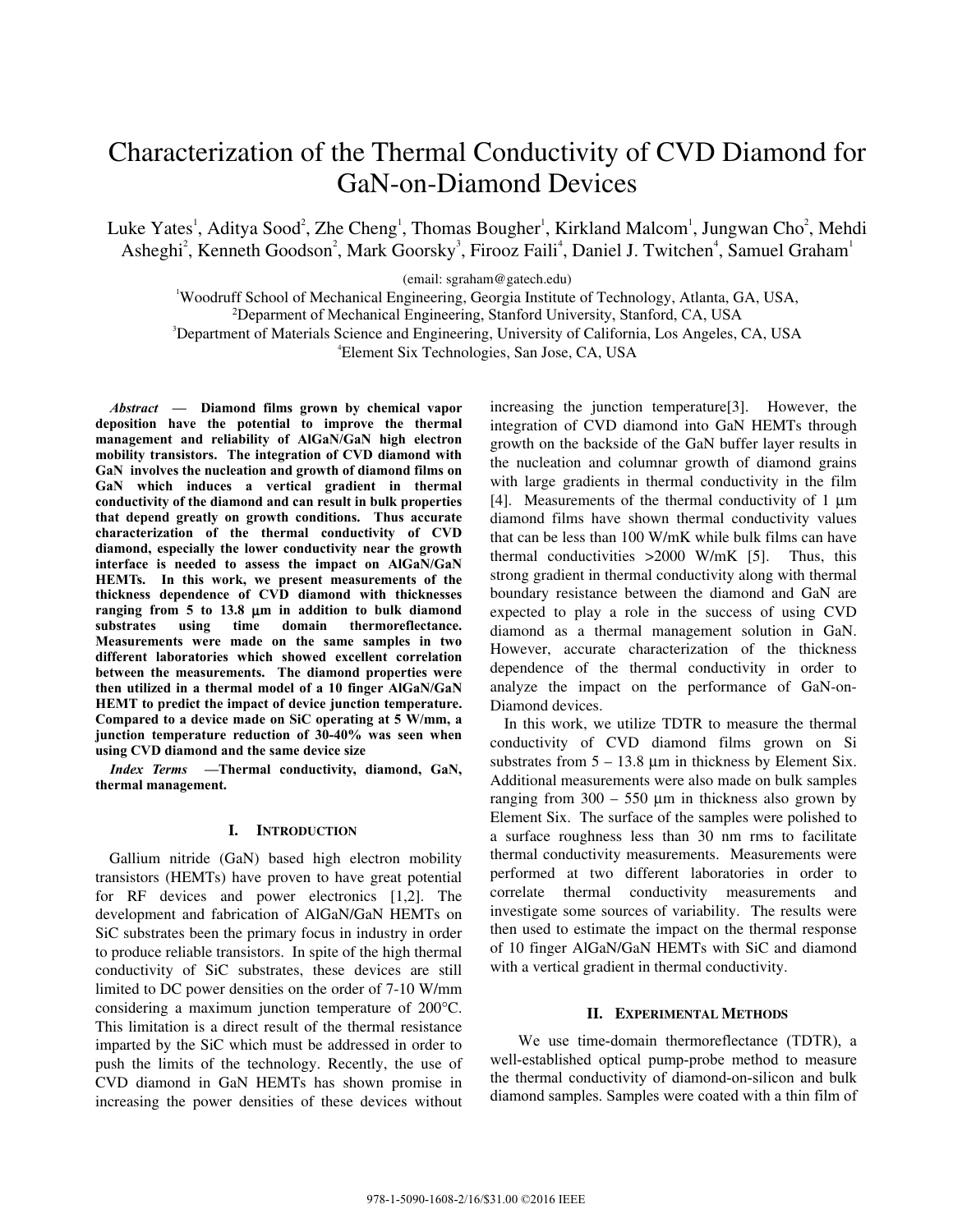aluminum (80-100 nm thick) that acts as an opto-thermal transducer. Two different setups at Stanford and Georgia Institute of Technology (hereafter, GT) were employed to make measurements. The setup at Stanford uses a Nd:YVO<sub>4</sub> 532/1064 nm pump/probe system with a  $\sim 10$ ps pulse-width, 82 MHz repetition rate, and pump and probe 1/e2 spot diameters of 10 um and 6 um, respectively. The GT setup is built around a Ti: Sapphire laser with 400/800 nm pump/probe wavelengths,  $\sim 100$  fs pulse-width, 80 MHz repetition rate, and pump/probe diameters in the 10-80 um range. The probe beam is delayed relative to the pump using a mechanical delay stage, giving pump-probe delays of up to 3.6 ns at Stanford, and 7.5 ns at GT. The pump beam is amplitude modulated at frequencies between 1-10 MHz to enable lock-in detection of the reflected probe intensity. This modulation also imposes a thermal probing length-scale that determines the measurement sensitivity to thermal properties at various depths within the sample stack. The data consist of the in-phase and out-of-phase voltage signals measured by the lock-in amplifier, Vin and Vout, as a function of time delay. A thermal model fits the amplitude (quadrature of Vin and Vout) or the ratio (- Vin/Vout) to a solution of the multilayered heat conduction equation to extract the unknown properties of interest. For these samples, the unknown quantities are the isotropic conductivity of the diamond  $(k_{z,D} = k_{r,D})$ , and the thermal boundary resistance at the Al/diamond interface (TBRAl-D). For the 5-13.9 um diamond-on-silicon samples, the TBR at the diamond/Si interface  $(TBR<sub>D-Si</sub>)$  is fixed at 15 m2 -K/GW, although we are not very sensitive to this parameter.

#### **III. RESULTS**

We first describe results from the bulk diamond samples (see Table I), comparing values obtained at Stanford and GT, with those measured using the Laser Flash method by Element Six. Stanford utilizes the amplitude data to extract the Al/diamond thermal boundary resistance and the ratio data to extract the diamond thermal conductivity. GT uses the ratio data to extract both parameters using multi-frequency fitting. The data show that the thermal conductivity ranges from close to 700 W/m-K up to 2200 W/m-K. Some of the samples were boron doped which resulted in a reduced thermal conductivity due to point defect phonon scattering. Overall, we observe good agreement between the data reported by Stanford and GT within experimental uncertainty, showing the consistency of the TDTR method. In addition, the results show good agreement with the Flash Diffusivity method. The error bars for the TDTR data shown in Table I come from standard deviations from

multi-spot measurements. Owing to intrinsically high thermal conductivity of bulk diamond samples, the TDTR data have relatively large uncertainties, especially for the sample with a thermal conductivity over 2000 W/m-K where the signal to noise ratio for the sample decreases due to the lower sample heating and lower change in thermoreflectance signal.

TABLE I SUMMARY OF BULK DIAMOND DATA

| <b>Diamond</b><br>thickness<br>$(\mu m)$ | <b>Stanford</b><br>conductivity<br>(W/m-K) | GТ<br>conductivity<br>$(W/m-K)$ | Laser<br><b>Flash</b><br>(W/m-K) |
|------------------------------------------|--------------------------------------------|---------------------------------|----------------------------------|
| 534                                      | 706 (+/-18%)                               | 650 (+/-10%)                    | 714<br>$(+/-7%)$                 |
| 511                                      | $1642 (+/- 21%)$                           | 1470 (+/-9%)                    | 1519<br>$(+/-7%)$                |
| 449                                      | N/A                                        | 2200 (+/-20%)                   | 2137<br>$(+/-7%)$                |
| 352                                      | 1830 (+/- 33%)                             | 1940 (+/-15%)                   | 1927<br>(+/-8%)                  |

Table II provides a summary of the data taken on the 5- 13.8 µm thick diamond on silicon samples. The data measured by Stanford and GT are in good agreement with each other (Figure 1 and Figure 2), to within the error bars of the measurements. The data show an increase in thermal conductivity with increasing film thickness, going from approximately 700 W/m-K at 5  $\mu$ m to approximately 1360 W/m-K at 13.8 μm. For this growth recipe, the bulk thermal conductivity for films  $>100 \mu m$  is reported by Element Six to be 1500 W/m-K. The rapid increase in thermal conductivity at lower film thicknesses is attributed to the expansion in grain size moving away from the nucleation surface. This expansion tapers off and results in only a modest increase in thermal conductivity with increasing film thickness.

While good agreement was observed between GT and Stanford, additional measurements were performed to understand the variations. To investigate the effects of spot-size and spot-to-spot material variations on the measured data, Stanford and GT performed measurements on the 5 μm thick diamond on Si sample using a coordinate system to ensure that very similar locations were measured by both teams. While Stanford used pump/probe diameters of 10/6 um, GT used pump/probe diameters of 10/4.2 um. A coordinate system was setup with 9 spots chosen on a 3x3 grid, with a spacing of 12.5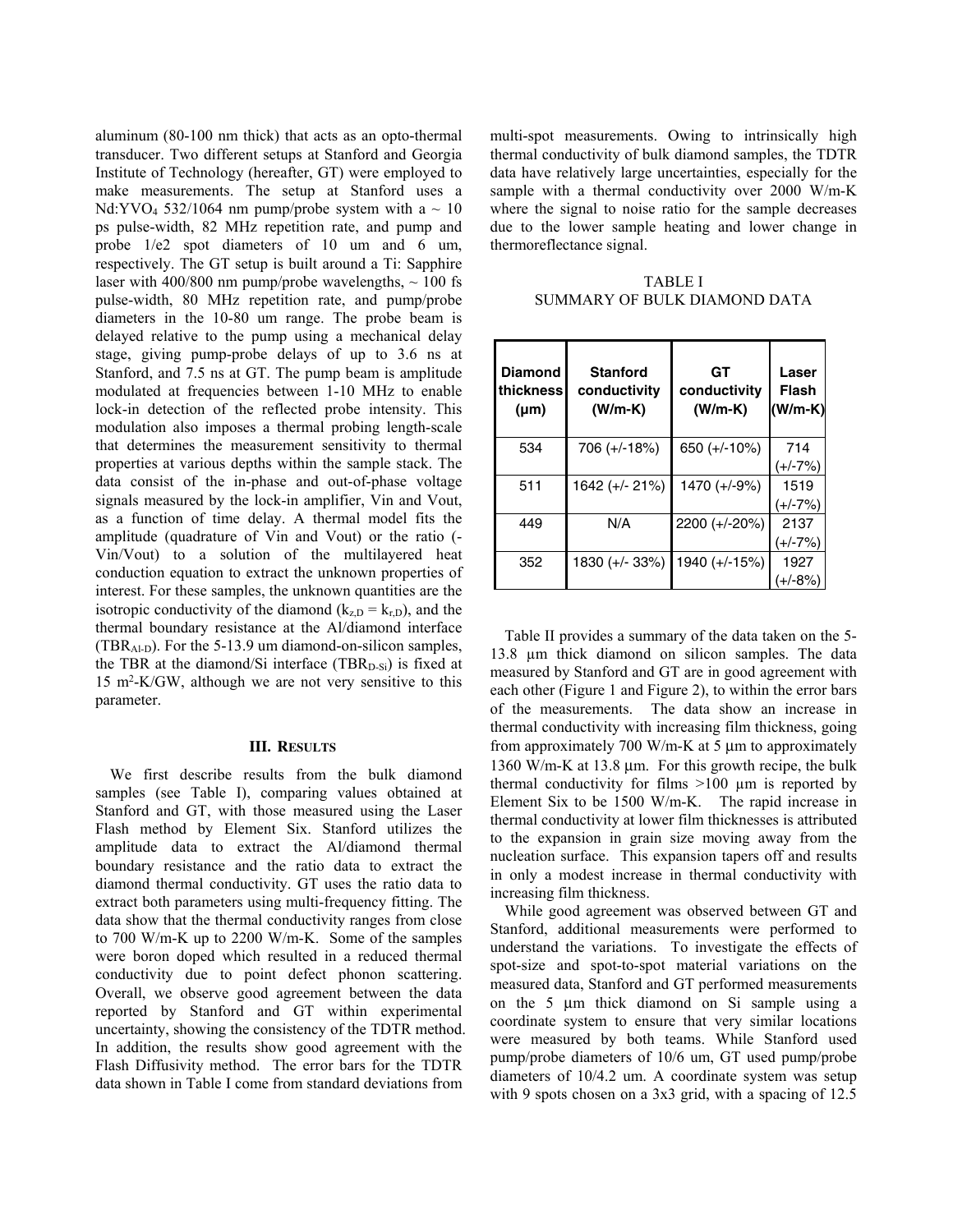um in both directions. Over 9 spots, Stanford measured a conductivity of 689 +/- 33 W/m-K, while GT measured 666 +/- 40 W/m-K. The error bars represent standard errors ( $2\sigma/N^{0.5}$ , where N = 9) in the data. The agreement between these values is better than 3.5 %, showing that spot-spot variations can be accounted for in an accurate manner, if spots are chosen as close to each other as possible by multiple teams.

TABLE II SUMMARY OF DIAMOND/SILICON DATA

| <b>Diamond</b><br>thickness (um) | <b>Stanford</b><br>conductivity<br>$(W/m-K)$ | <b>GT conductivity</b><br>$(W/m-K)$ |
|----------------------------------|----------------------------------------------|-------------------------------------|
| 5                                | 694 $(+/- 4%)$                               | 712 (-21%/+30%)                     |
| 8.2                              | $1115 (+/- 9%)$                              | 1155 (-20%/+32%)                    |
| 11.8                             | $1232 (+/- 19%)$                             | 1421 (-12%/+16%)                    |
| 13.9                             | $1382 (+/- 10%)$                             | 1362 (-11%/+12%)                    |



**Figure 1.** Comparison between thermal conductivities measured by Stanford and GT for 5-13.9 um diamond-on-Si samples



**Figure 2.** Thermal conductivity plotted versus film thickness, as measured by Stanford and GT, for diamond-on-Si samples.

## **IV. Modeling Impact on Devices**

The impact of CVD diamond on the thermal performance of AlGaN/GaN HEMTs was modeled using ANSYS. To develop the thermal model of the device, first the thermal response of a 10 finger AlGaN/GaN HEMT on SiC was characterized using Raman Spectroscopy (Figure 3). The device contained a 1 μm GaN buffer layer on top of a 100 μm thick SiC substrate. The channel width was 180 μm, a gate-to-drain spacing of 3 μm. The gate-to-gate spacing was 30 μm between the first two pair of gates which were separated from the next pair by 70 μm as seen in Figure 3. The device was mounted onto a copper block that was attached to a thermal stage held fixed at 30°C. Raman temperature measurements were made using a Renishaw InVia microRaman system using a 488 nm Ar+ laser with a 50x objective. The devices were powered up to 7 W/mm power density using DC biasing. An ANSYS model was developed to take into account the entire stack of the device which was validated by correlating with the experimental temperatures of the center channel and the channel at the edge of the device as shown in Figure 3.





**Figure 3.** Picture showing the 10 finger AlGaN/GaN HEMT and location of Raman measurement (red dots) and the comparison of the ANSYS model (dashed lines) to the experimental data (symbols).